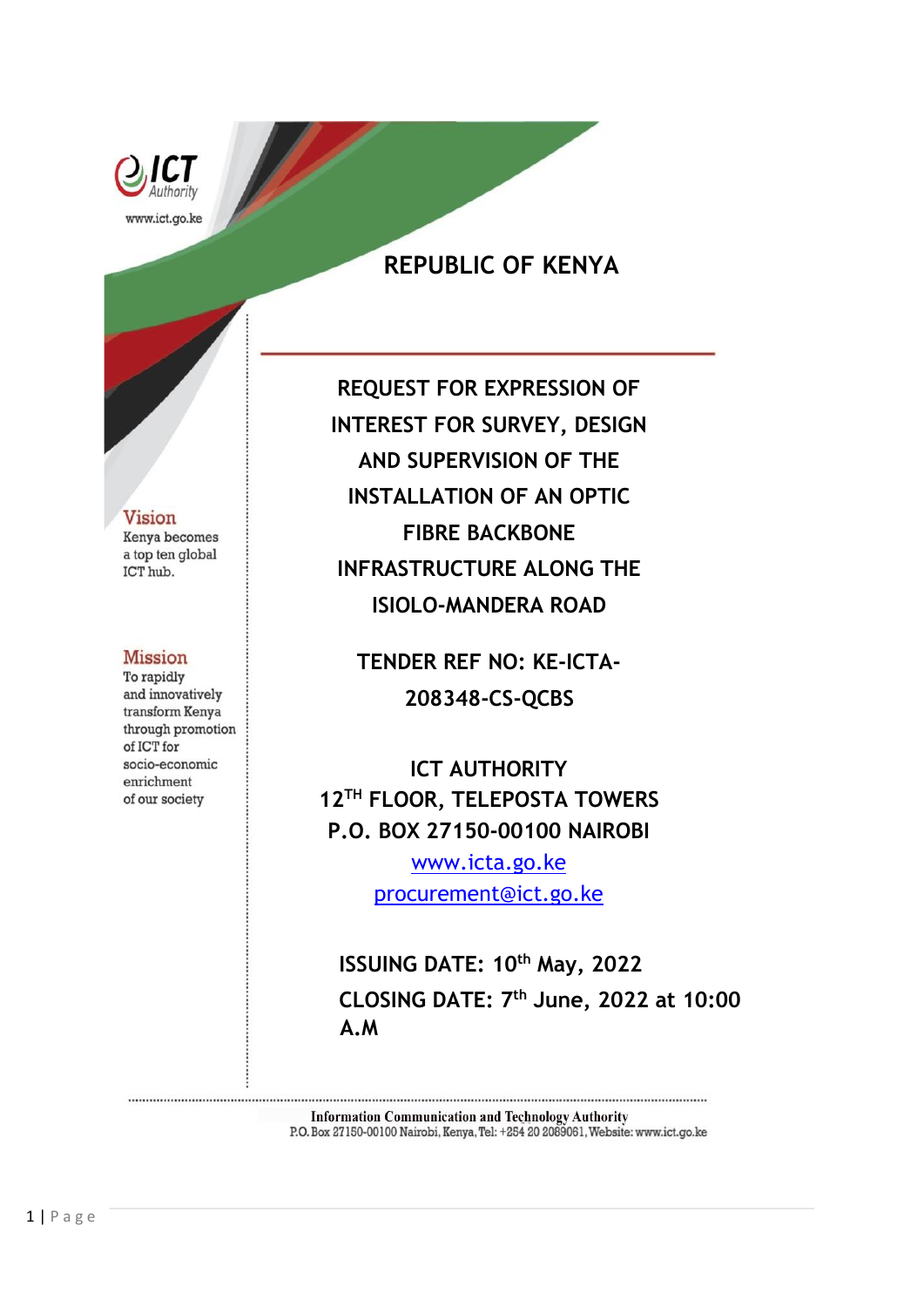#### **HORN OF AFRICA GATEWAY DEVELOPMENT PROJECT**

#### **TERMS OF REFERENCE**

#### **SURVEY, DESIGN AND SUPERVISION OF THE INSTALLATION OF AN OPTIC FIBRE BACKBONE INFRASTRUCTURE ALONG THE ISIOLO-MANDERA ROAD**

#### **1. Background**

The Government of the Republic of Kenya (GoK) has received a Credit from the International Development Association (IDA) towards the cost of the Horn of Africa Gateway Development Project (HoAGDP). The project development objectives are to improve: (a) the movement of people and goods and digital connectivity and access to social services to communities at designated locations along the targeted sections of the Isiolo-Mandera Regional Road Corridor; and (b) the capacity of selected transport related institutions in Kenya.

The project has several components and will support various investments including upgrading the Isiolo–Mandera Regional Road Corridor to Bitumen Standards, conducting a baseline survey, preparation of a social and environmental safeguards plan, design and supervision of installation of a high-capacity Optic Fibre backbone to enhance internet connectivity ("The ICT Component"). The total length of the road is 740 Km with connecting spurs estimated to be 200 Km long

The GoK intends to apply a portion of the proceeds of the Credit towards the design and installation of a high-capacity Optic Fibre backbone network along the Isiolo– Mandera Road. The project, amongst others, supports Kenya's economic development strategy and addresses the need to enhance internet connectivity to the North Eastern part of the country as well as to the neighbouring countries of Ethiopia and Somalia, and the larger Horn of Africa region. This connectivity will extend to the Port of Mombasa, and join other high-capacity submarine cables, such as Djibouti Africa Region Express (DARE) and the Pakistan and East Africa Connecting Europe (PEACE) to further improve the regional digital connectivity.

The network will traverse five (5) counties namely Isiolo, Meru, Garissa, Wajir and Mandera. An integrated infrastructure development approach has been adopted for implementation of this project. The civil works relating to laying of Fibre Optic Cable ducts will be integrated in the road by the Kenya National Highways Authority (KeNHA). The ICT Authority will be responsible for design and supervision of the installation of active equipment, fibre blowing, connections to schools, hospitals, other strategic locations including pastoralist road side markets, export processing zones, rest stops, community centers and service centers along the corridor as part of the smart roads network.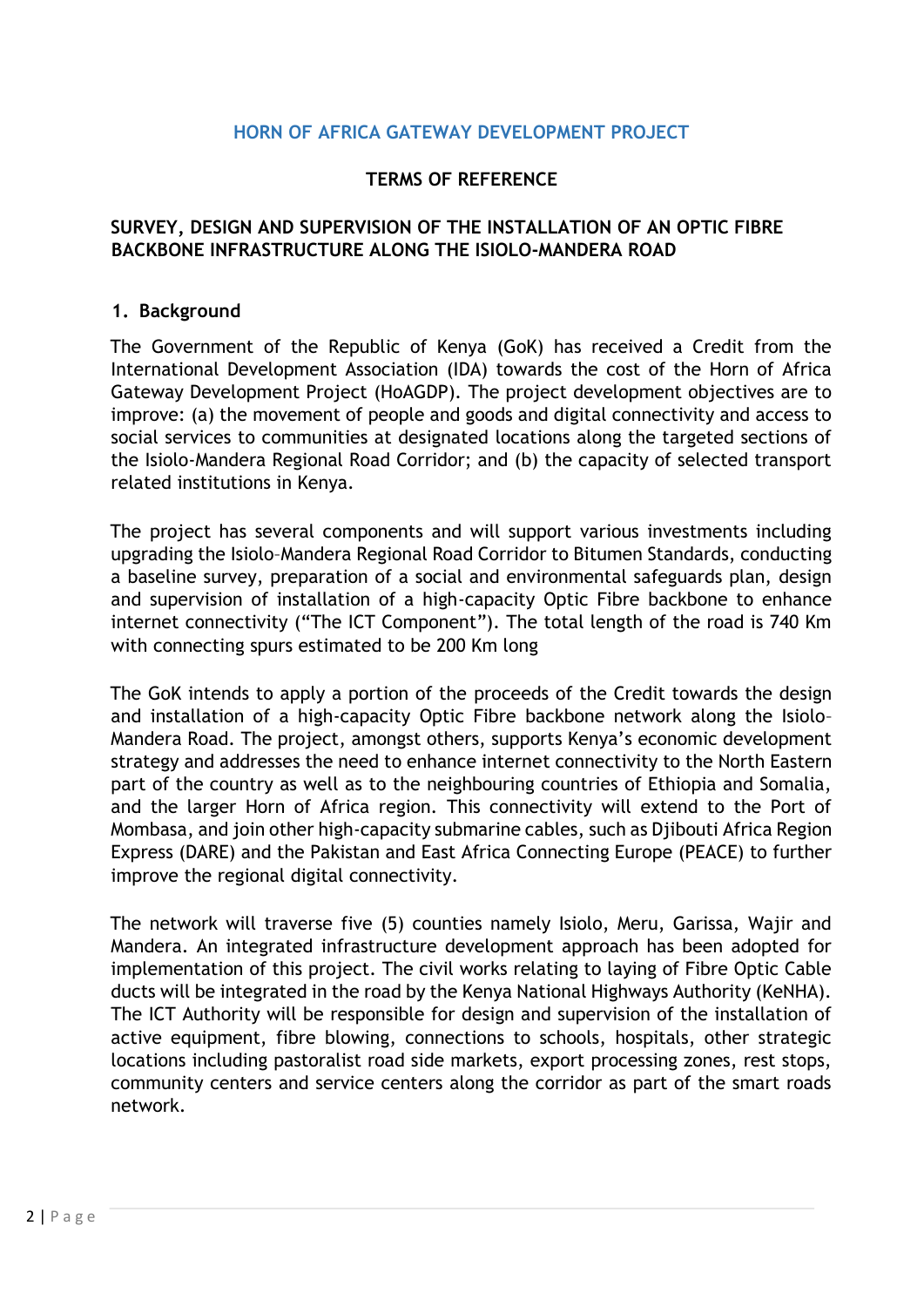The ICT Authority, a state corporation under the Ministry of ICT, Innovation and Youth Affairs (MIIYA) and the implementing agency for the ICT component of the project now invites proposals to provide the required consultancy services as described further in these Terms of Reference.

## **2. Objectives of the Assignment**

The objectives of the assignment are to:

- (a) Undertake a Baseline survey of the Isiolo-Mandera road corridor
- (b) Design an optic fibre cable network along the 740 Km Isiolo-Mandera road and connecting these optic fiber cables to government offices, schools, hospitals, community centers, social amenities, markets and business centers within the corridor
- (c) Supervise the implementation of the 740km Isiolo-Mandera Optic Fibre Cable (OFC) and estimated 200 Km spur fiber cable

#### **3. Scope of Work**

The assignment will be undertaken in two phases. Phase I will involve the survey and design of the main Optic Fibre Backbone and corresponding spurs while Phase II will be supervision of installation of design and related works. The consultant will proceed with Phase II of the assignment only on successful implementation of Phase I, detailed below, and subject to finalization of the OFC civil works by or as advised by KENHA.

#### **Phase I: Survey and Design (Lump Sum)**

The consultant will undertake the following tasks using two teams:

#### **3.1. Undertake a Baseline survey of the Isiolo-Mandera corridor**

- (i) Undertake detailed network survey of the entire road corridor area and submit a comprehensive survey report on optic fiber cable routes, transmission network, Internet Protocol (IP) network, suitable power solutions among others.
- (ii) Identify, quantify, map out and document all schools, hospitals, government offices, other strategic locations including roadside markets, export processing zones, rest stops, community centers and service centers, 10 Km from either side of the road, along the corridor in the project area as part of the integrated infrastructure development and smart roads network that shall be served.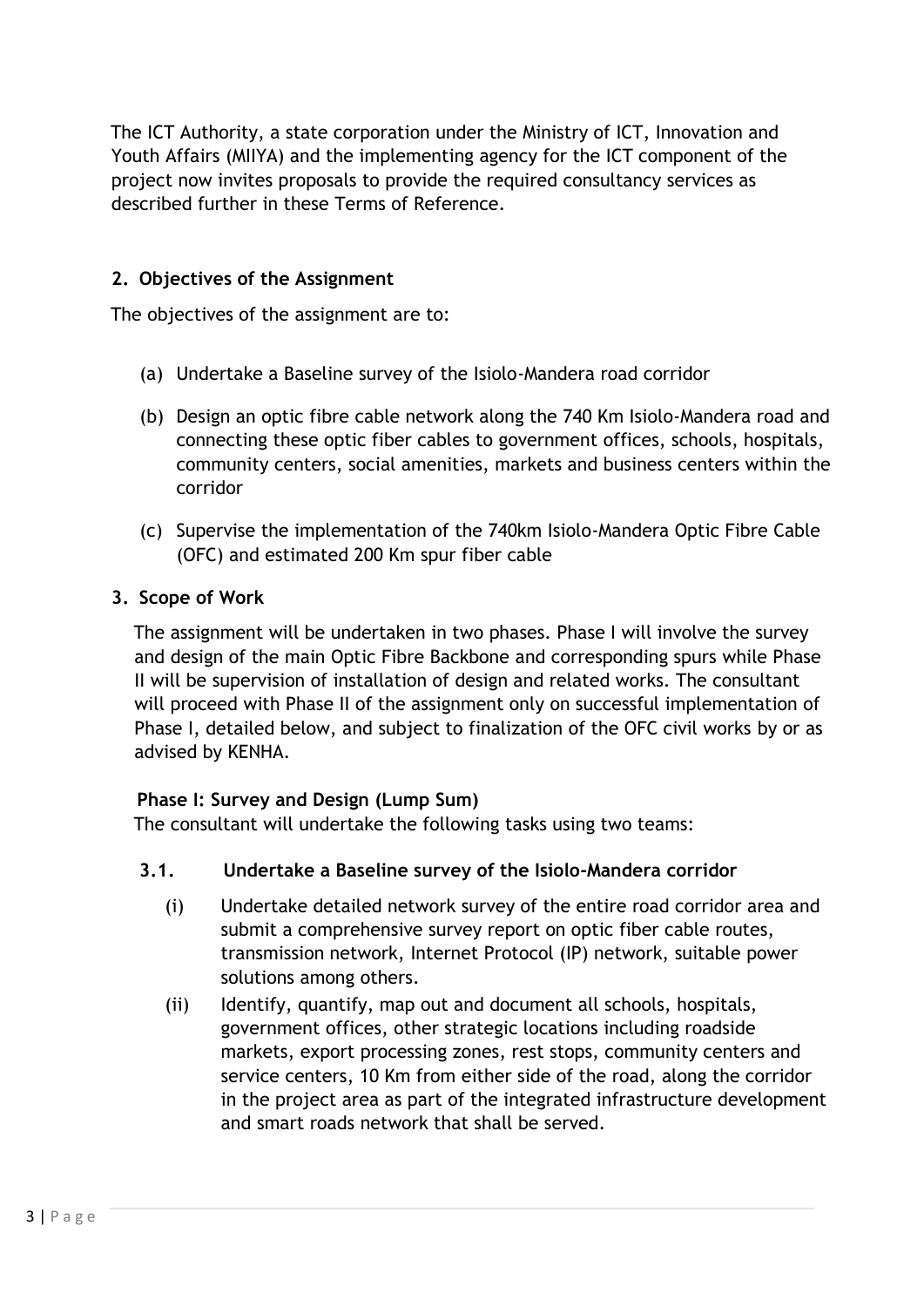- (iii) Undertake a detailed survey of the existing network and give recommendations for relocation or rehabilitation to ensure continuity of Information and Communication Technology (ICT) services during road and fibre construction.
- (iv) Provide advisory services in the identification and/or selection, establishment, training and management of community and service centers along the corridor
- (v) Carry out a network user requirement survey for GoK users, private sector and neighbouring countries (Ethiopia and Somalia) and propose the best connectivity solution.
- (vi) Develop a digital map of existing and planned fiber in the region

#### **3.2.Design an optic fibre cable network backbone along the 740 Km Isiolo-Mandera road and connecting to approximately 200 Km spurs**

- (i) Prepare a high-level network concept design
- (ii) Prepare a detailed network concept design for the ICT infrastructure network including but not limited to fiber optic cable network, active equipment, power solutions, monitoring solutions, customer premises equipment (CPE) with detailed specifications for each and estimated costs for the items and required works and services.
- (iii) Prepare Low Level Design (LLD) for the network that will be used for implementation with detailed specifications and estimated costs, including a network security protection plan and a data protection plan.
- (iv) Provide connectivity solutions for Kenya-Ethiopia-Somali border points in relation to an appropriate "meet me" point in line with the Horn of Africa (HOA) Member States Directives.
- (v) Identify all the Key Performance Indicators (KPI) that are required to optimize for best performance of the integrated network.
- (vi) Design appropriate and sustainable community service centers along the corridor taking into account the socio-economic factors of the region
- (vii) Design for the establishment, training and management of community and service centers along the corridor

## **3.3.Preparation of bidding documents**

- (i) Prepare bidding documents for the works in three proposed contracts:
	- Supply and installation of the fiber optic cable: Isiolo Mandera corridor, approximately 740km. This contract will include among others supply and installation of the optic fiber cable, power equipment, transmission equipment, Construction and equipping of Core and Aggregation sites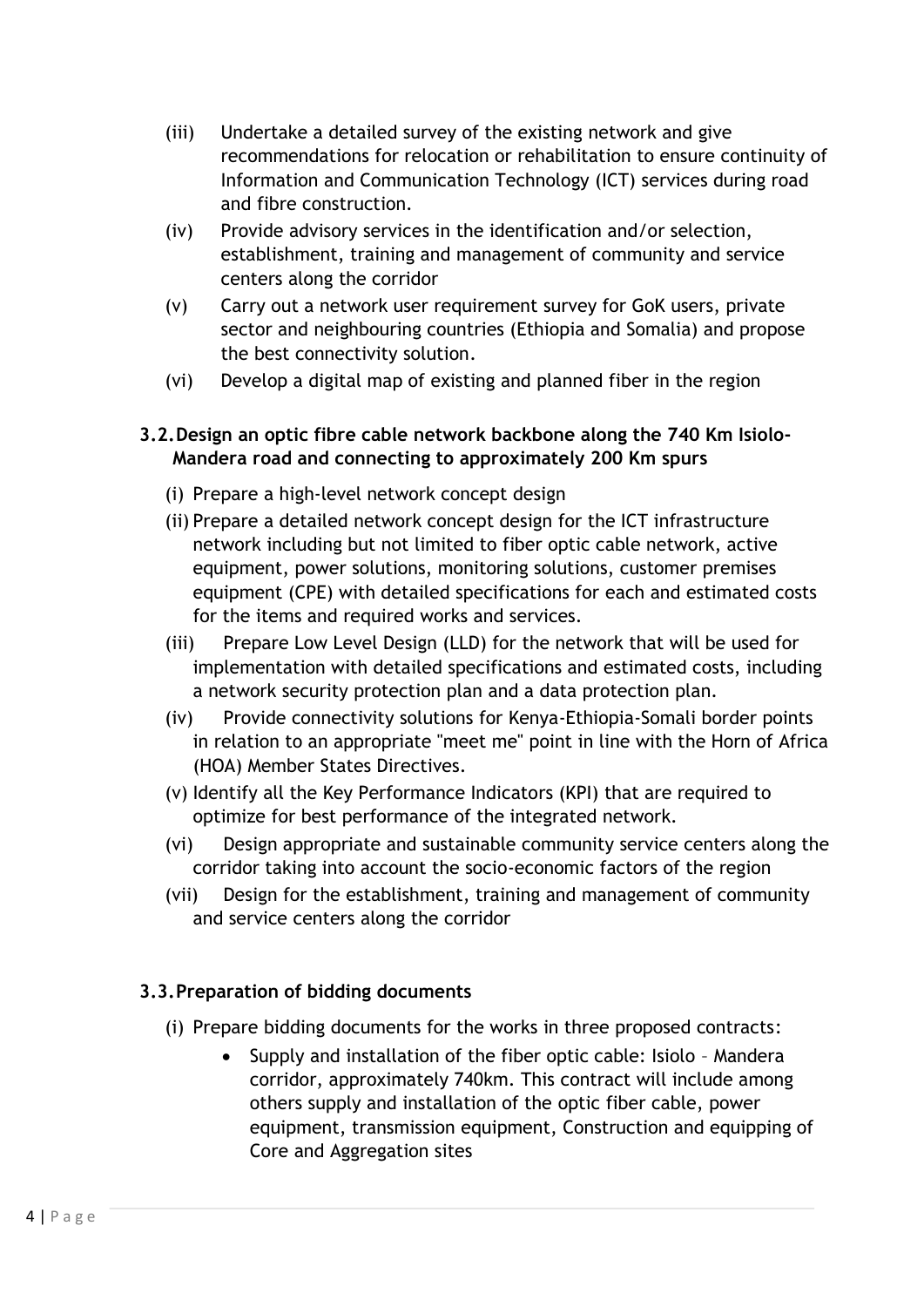- Civil works, Supply and installation of the fiber optic cable of spurs along Isiolo – Mandera corridor, approximately 200km
- Last mile connectivity installation of connectivity (through leased lines or fiber links) to public facilities and community centres and lighting of the same. The facilities will include supply and installation of coaxial cables, phone lines, or wireless transmissions, routers etc. as necessary
- (ii) To prepare a detailed cost estimates schedule for the project
- (iii) To prepare and submit technical specifications and documents necessary to conduct an International Competitive Bidding for the planned Optic Fibre Network using current World Bank Procurement Regulations
- (iv) Prepare an accompanying training plan for sustainability of the network and maintenance

#### **Phase II: Supervision (Time Based)**

#### **3.4.Supervision of the implementation of the 740km Isiolo-Mandera OFC and estimated 200 Km spur fiber cable**

The consultant shall perform the following tasks during supervision:

- (i) Undertake supervision activities using two teams (concurrently or separately as needed) to cover installation of the OFC along the Main 740 Km Isiolo-Mandera road and the estimated 200 Km spurs as follows;
	- Isiolo Wajir section plus spurs along this section; and
	- Wajir Mandera section plus spurs along this section.
- (ii) Inspect the performance of the works and systems installations and ensuring that they are done according to the specifications laid down in the network design and tender documents and comply with the specifications.
- (iii) Supervise, or perform tests on the materials and/or work
- (iv) Inspect and supervise the contractor's work, notifying the contractor and the client of any defects found and requesting remedy as considered necessary
- (v) Ensuring that the works are performed under the required safety and environmental protection measures as per the relevant Kenyan laws, standards, World Bank Operational Safeguard Policies and best practice.
- (vi) Guiding the contractor teams on the project implementation when clarification on the design is required.
- (vii) Ensuring the necessary integration with existing systems and networks are done and performance is optimized.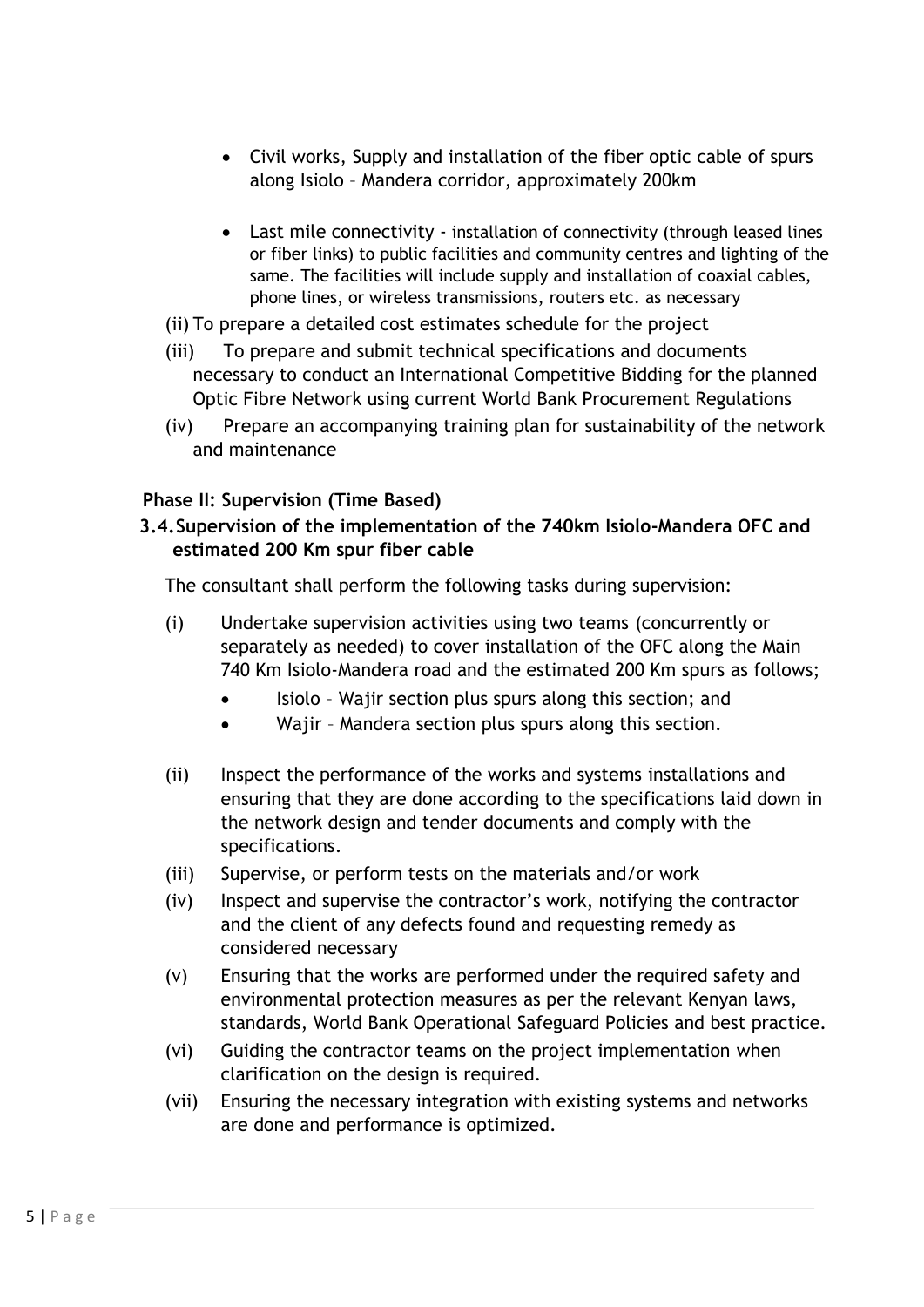- (viii) Attending the acceptance tests and verifying that the results reflect the engineering requirements of the equipment and network standards.
- (ix) Review and recommend the Contractor's programme, schedule of works and updates thereof.
- (x) Advice on requests for contract changes as made by either the contractor or the employer.
- (xi) Periodic verification of service quality levels achieved for network performance as per the KPI's.
- (xii) Review the completion of the works for the purpose of issuance of completion certificates.
- (xiii) Provide qualified technical expert teams that will oversee day to day execution and inspection of ongoing works on site.
- (xiv) Provide advisory opinions when requested by the client.
- (xv) Surveying, Setting Out and Measurement:

Although the Contractor bears ultimate responsibility for the design/implementation of the works, the Consultant is required to agree and approve reference levels for fibre optic cable route centrelines as proposed by the Contractor to assess whether, once achieved, such levels will be adequate to ensure the long-term durability and stability of the fibre optic cable.

The Consultant is required to make an independent assessment of fibre optic cable route conditions and the centreline levels needed to ensure the fibre optic cable can be maintained at the required standards through execution of normal routine and periodic maintenance works after the Contractor has completed works needed to achieve those levels.

(xvi) Site meetings.

The Consultant shall:

- (a) Arrange a schedule of monthly site meetings, site inspections and other job conferences in liaison with the Contractor and notify those expected to attend. In arranging these meetings, he is expected to maintain and circulate minutes thereof;
- (b) maintain liaison with the Contractor principally through the Contractor's Fibre Optic cable manager, and give assistance in the understanding and interpretation of all aspects of the contract documentation; and
- (c) work closely with client staff to ensure that as much knowledge and experience is passed on.
- (d) Provide on-site and formal training on all the network components for ICTA staff.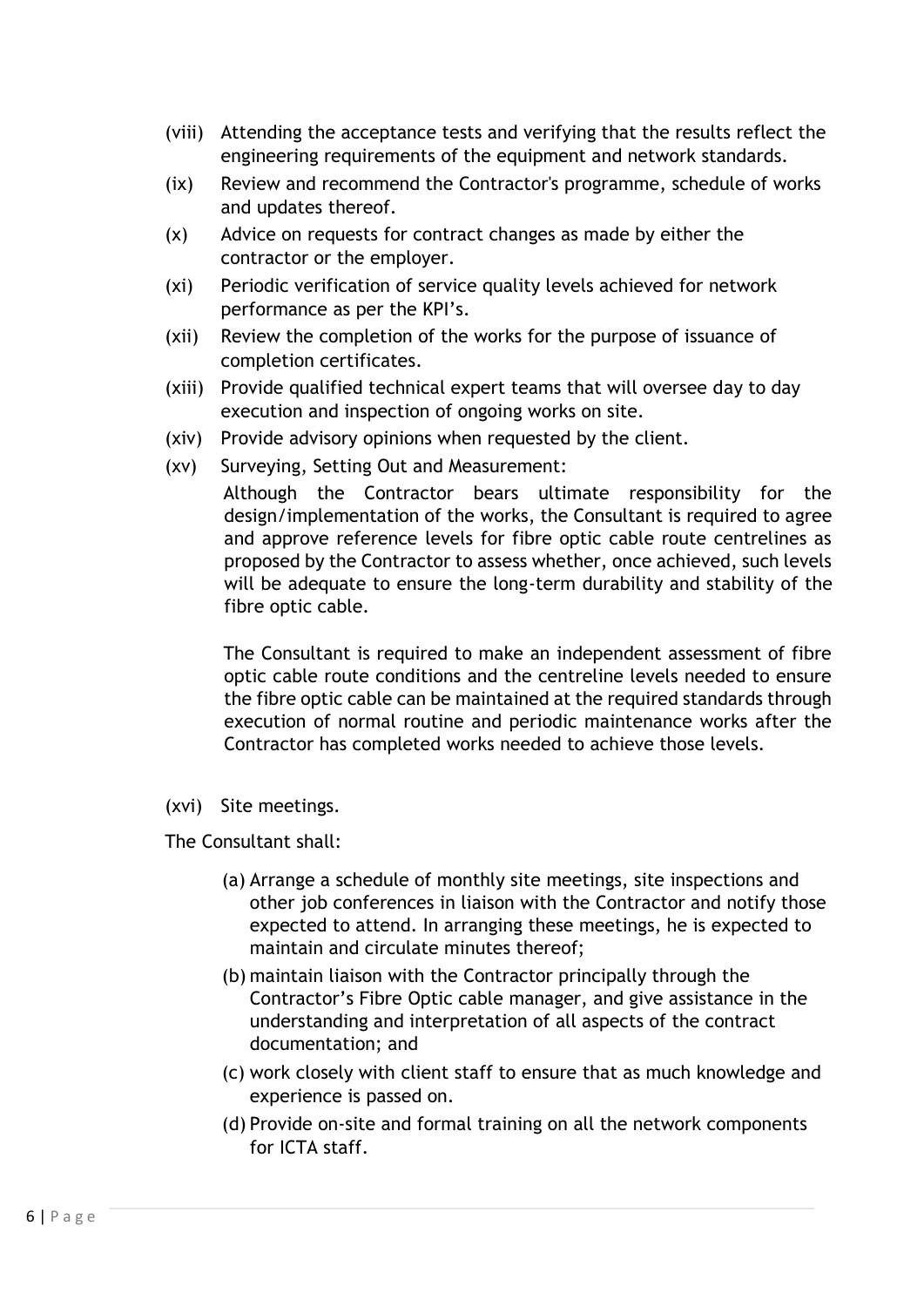(xvii) Review of Contractor's Performance, Inspection and Tests

The Consultant shall:

- (a) conduct on-site observations of the work in progress to determine if the work is proceeding in accordance with the construction contract schedule, and that completed work conforms to the construction contract drawings and specifications;
- (b) inform the Contractor when work is to be corrected or rejected or to be uncovered for observation, or special testing, inspection or approval;
- (c) accompany visiting inspectors representing public or other agencies having jurisdiction over the Project, and record the outcome of these inspections and report as appropriate; and
- (d) verify that selection and use of materials is in accordance with the specifications.
- (xviii) Review of technical documents submitted by the Contractor

The Consultant shall:

- (a) Render interpretations necessary for the proper execution and progress of work, with reasonable promptness; and
- (b) Render written decisions within a reasonable time, on all claims, disputes and other matters in question relating to the execution or progress of work or the interpretation of the construction contract documents.
	- (xix) Modifications

The Consultant shall:

- (a) Consider and evaluate Contractor's suggestions for modifications in drawings or specifications and report them to the Employer with recommendations;
- (b) Examine Contractor's proposals for changes and provide recommendations to the Employer for approval when changes affect cost. Changes which do not affect cost or quality may be approved on-site and recorded in the monthly progress reports. Such changes shall be effected by written orders issued by the Consultant.
- (xx) Records

The Consultant shall:

(a) Maintain at the project site orderly files for correspondence, reports of site meetings, product and material submissions, reproductions of original construction contract documents including all addenda, variation orders, site instructions, information and drawings issued subsequent to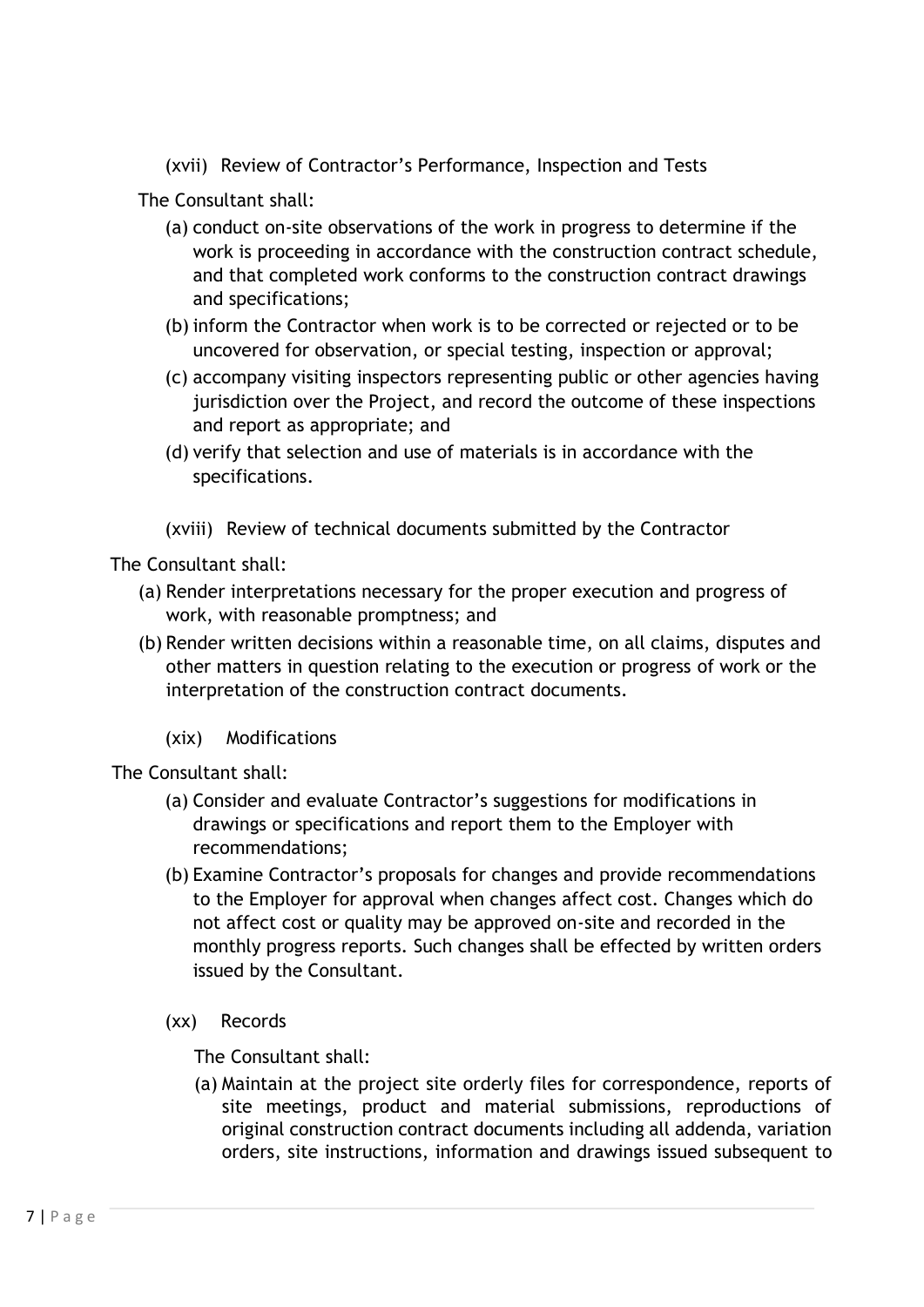the start of works contract, as well as Consultant's clarifications and interpretations of the contract documents, progress reports and other related documents;

(b) Maintain a set of drawings ("as-built" drawings) recording all details of the work as actually executed with reference to chainage along the fibre optic cable

#### (xxi) Payment Certificates

The Consultant shall review applications for payment made by the contractor in accordance with the Conditions of Contract. The Consultant shall ensure that each application details the actual quantities and value of work completed to date compared with the total billed quantity and unit rate for each item in accordance with the Conditions of Contract.

#### (xxii) Final Completion of Works

The Consultant shall review applications for payment made by the contractor in accordance with the Conditions of Contract. The Consultant shall ensure that each application details the actual quantities and value of work completed to date compared with the total billed quantity and unit rate for each item in accordance with the Conditions of Contract.

#### **3.5. The Two-Task Deliverables and Timeline Requirements are as follows:**

## **3.5.1. Phase I (Total duration of 9 months):**

The consultant will present the following reports: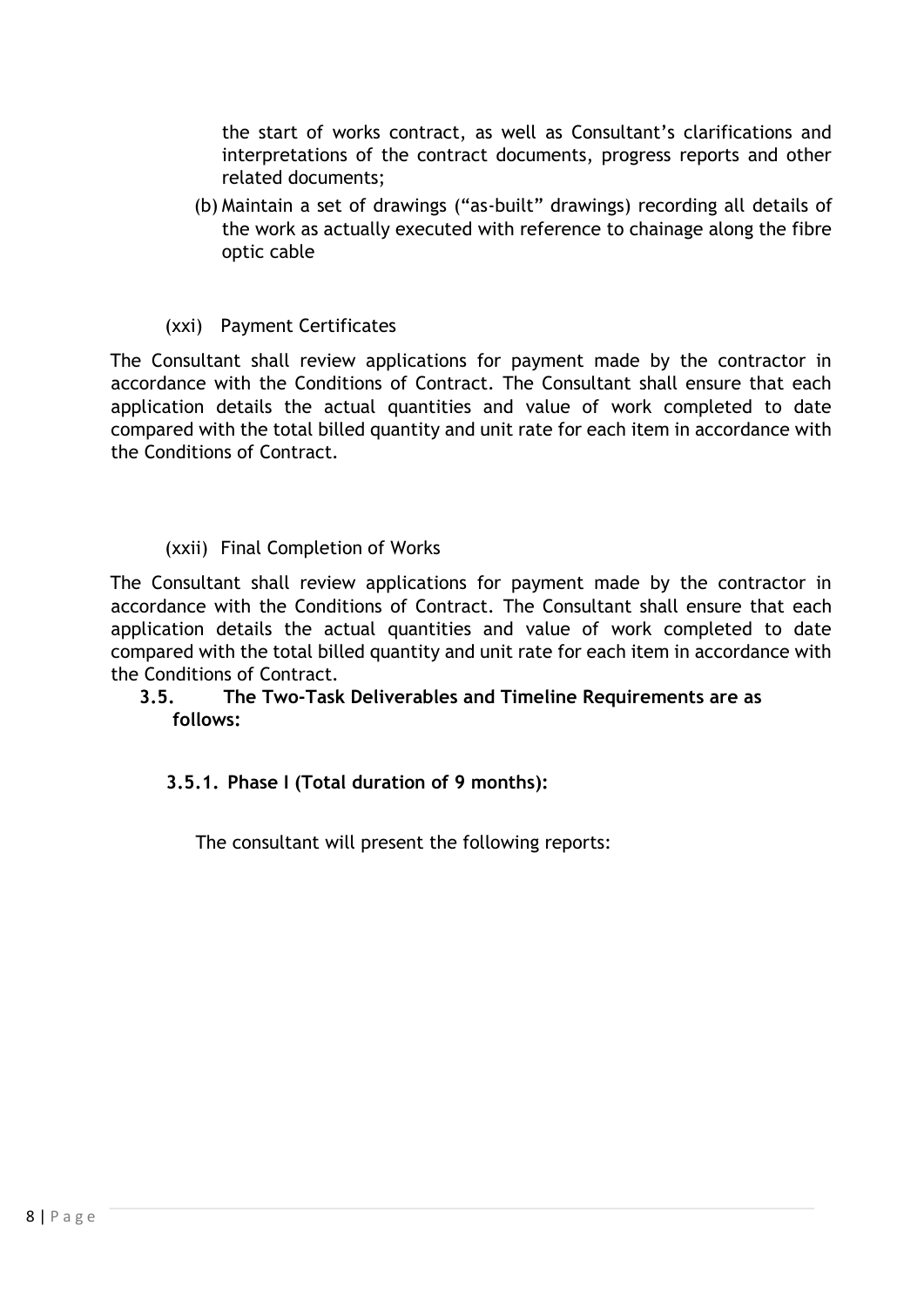| Item     | Report                                 | <b>Details</b>                                                                                                                                                                                                                                                                                                               | Time from date<br><b>of</b><br>Commencement<br>of the<br>Assignment | Output                                                                                 |
|----------|----------------------------------------|------------------------------------------------------------------------------------------------------------------------------------------------------------------------------------------------------------------------------------------------------------------------------------------------------------------------------|---------------------------------------------------------------------|----------------------------------------------------------------------------------------|
| 3.5.1.1. | Inception<br>Report                    | The Consultant will share<br>the detailed approach, a<br>work plan, sources of<br>information, staffing and<br>working arrangements<br>necessary to complete the<br>assignment. The work plan<br>should anticipate risks and<br>propose mitigation<br>measures.                                                              | 3 weeks                                                             | 3<br>hardcopies,<br>2<br>electronic<br>copies<br>$[CD-ROM +$<br><b>Flash</b><br>drive] |
| 3.5.1.2. | <b>Preliminary</b><br>Design<br>Report | the<br>In.<br>Overview<br>of<br>baseline<br>data<br>survey<br>collected<br>and<br>initial<br>descriptive statistics,<br>Challenges and mitigation<br>measures, baseline survey<br>and report covering<br>emerging issues and<br>solutions in development<br>of the survey report<br>including preliminary<br>design drawings | 24 weeks                                                            | 3<br>hardcopies,<br>2<br>electronic<br>copies<br>$[CD-ROM +$<br>Flash drive]           |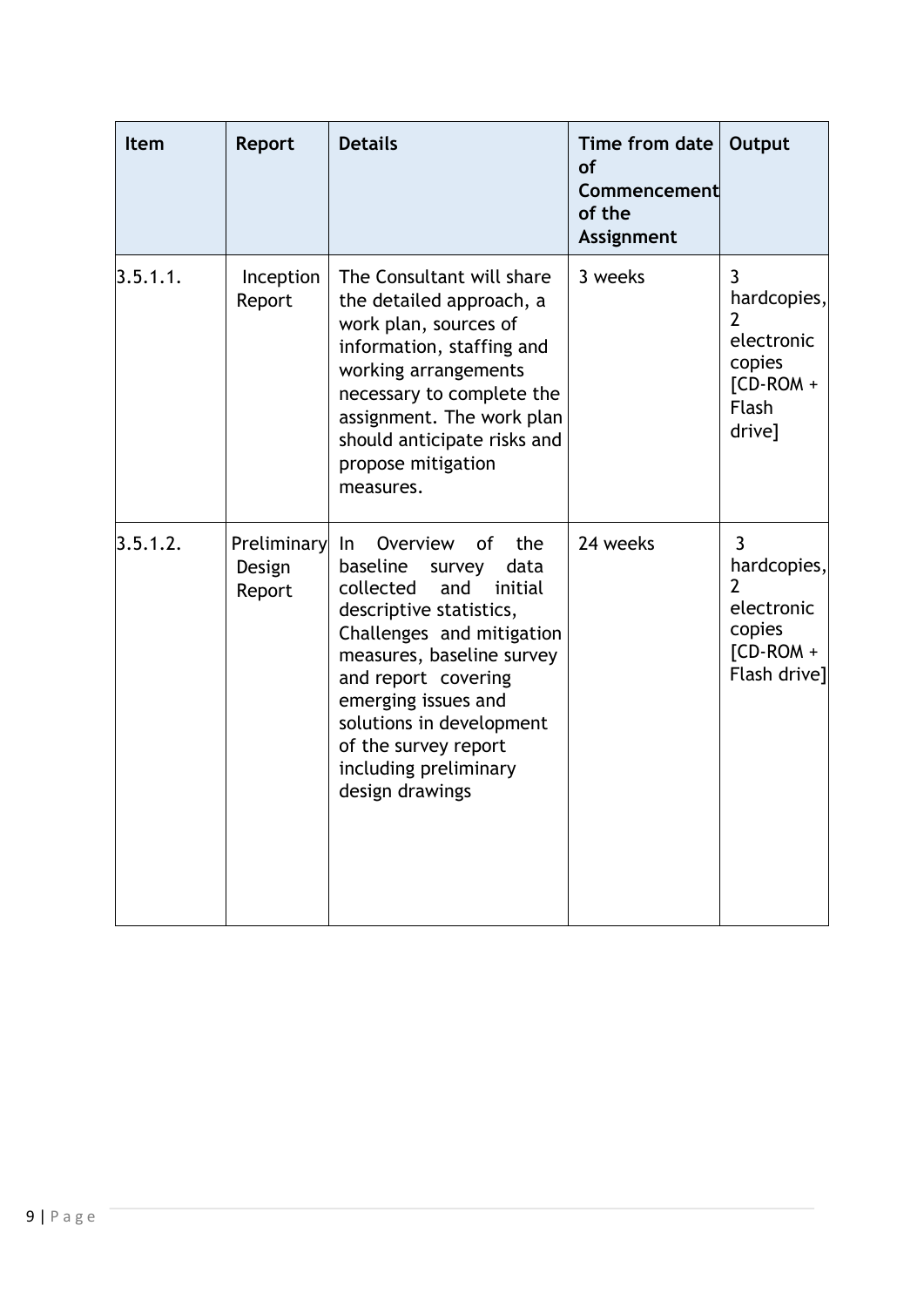| <b>Item</b> | <b>Report</b>                               | <b>Details</b>                                                                                                                                                                                                                                                                                                                                                                                                                                                                                        | Time from date   Output<br><b>of</b><br>Commencement<br>of the<br><b>Assignment</b> |                                                                                          |
|-------------|---------------------------------------------|-------------------------------------------------------------------------------------------------------------------------------------------------------------------------------------------------------------------------------------------------------------------------------------------------------------------------------------------------------------------------------------------------------------------------------------------------------------------------------------------------------|-------------------------------------------------------------------------------------|------------------------------------------------------------------------------------------|
| 3.5.1.3.    | Draft Final<br>Design<br>Reports v1         | Overview of the baseline<br>survey data collected<br>and initial descriptive<br>statistics,<br>Challenges<br>and<br>mitigation<br>measures,<br>baseline<br>and<br>survey<br>covering<br>report<br>emerging issues<br>and<br>solutions<br>in<br>development of the<br>survey report<br>the Baseline<br>(i)<br>Survey and Current<br>State of FoC<br>Infrastructure; and<br>(ii)<br>The Design of<br>the proposed Optic<br><b>Fibre Cable</b><br>Network Report<br>(iii) Draft final design<br>drawings | 30 weeks                                                                            | $\overline{3}$<br>hardcopies,<br>2<br>electronic<br>copies<br>$[CD-ROM +$<br>Flash drive |
| 3.5.1.4.    | Draft<br><b>Bidding</b><br><b>Documents</b> | (i)<br>The Bidding<br>Document for the<br>proposed Optic<br><b>Fibre Cable Network</b><br>Report<br>Including BoQ for<br>(i)<br>a. Supply and<br>installation of<br>Fibre Optic<br>Cable(FOC),<br>Active<br>equipment,                                                                                                                                                                                                                                                                                | 30 Weeks                                                                            | 3<br>hardcopies,<br>2<br>electronic<br>copies<br>$[CD-ROM +$<br>Flash drive              |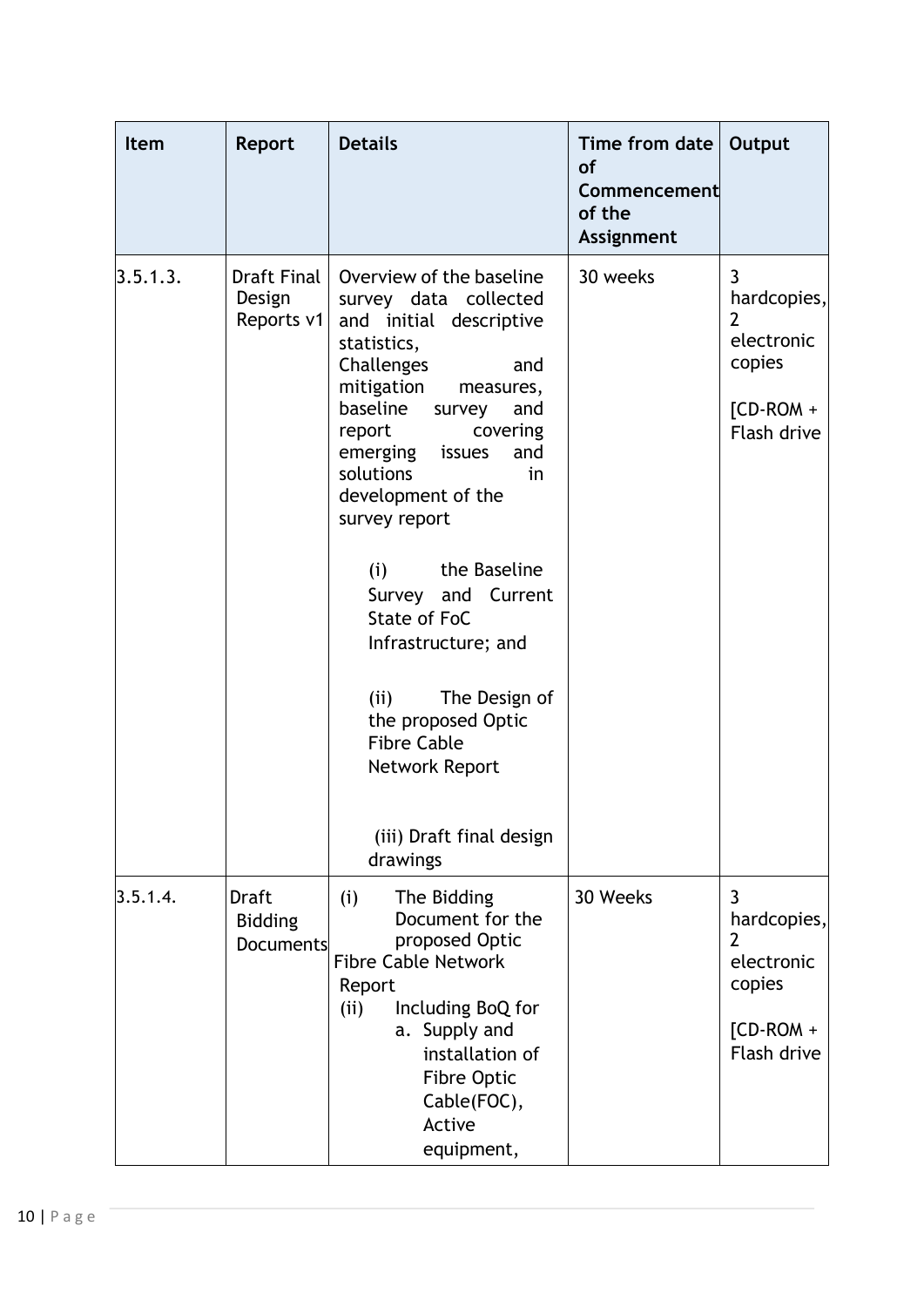| Item     | <b>Report</b>                                   | <b>Details</b>                                                                                                                                                                                                                                                                                                                                                                                                                                      | Time from date $ $<br><b>of</b><br>Commencement<br>of the<br>Assignment | Output                                                                                                |
|----------|-------------------------------------------------|-----------------------------------------------------------------------------------------------------------------------------------------------------------------------------------------------------------------------------------------------------------------------------------------------------------------------------------------------------------------------------------------------------------------------------------------------------|-------------------------------------------------------------------------|-------------------------------------------------------------------------------------------------------|
|          |                                                 | power<br>equipment along<br>the 740 Km<br>Isiolo-Mandera<br>road<br>b. Civil works,<br>Supply and<br>installation of<br>FOC in spurs<br>along the Isiolo-<br>Mandera road<br>corridor<br>(approximately<br>200 Km)<br>connecting<br>identified<br>institutions<br>c. Installation of<br>internet<br>connectivity to<br>the identified<br>institutions,<br>public facilities<br>and community<br>centres long the<br>Isiolo-Mandera<br>road corridor |                                                                         |                                                                                                       |
| 3.5.1.5. | <b>Draft Cost</b><br><b>Estimates</b><br>Report | Cost estimates of the<br>goods and services<br>expected                                                                                                                                                                                                                                                                                                                                                                                             | 30 Weeks                                                                | $\overline{3}$<br>hardcopies,<br>$\overline{2}$<br>electronic<br>copies<br>$[CD-ROM +$<br>Flash drive |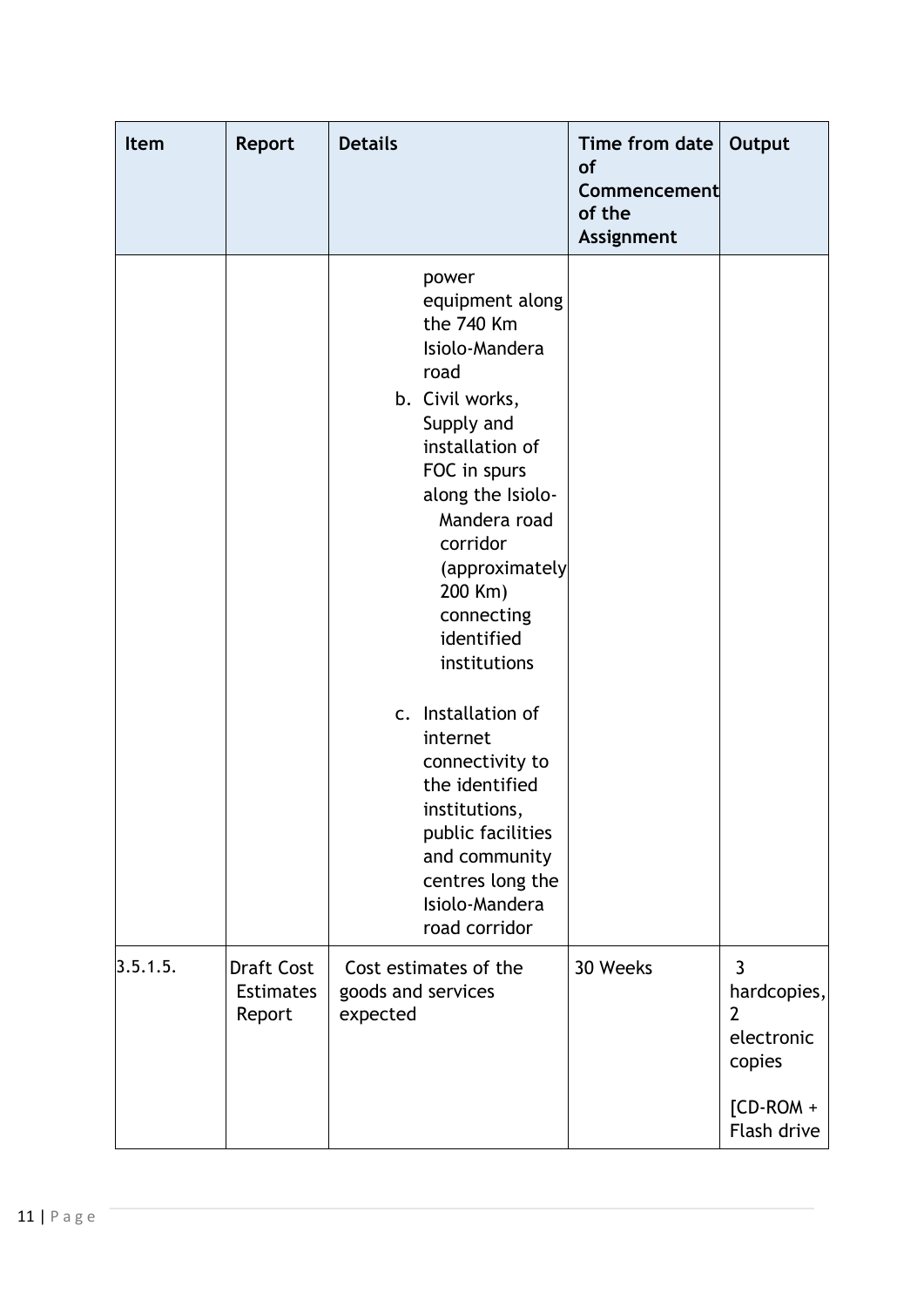| <b>Item</b> | Report                                      | <b>Details</b>                                                                                                                                                                                                                                                                                            | Time from date<br><b>of</b><br>Commencement<br>of the<br>Assignment | Output                                                                                              |
|-------------|---------------------------------------------|-----------------------------------------------------------------------------------------------------------------------------------------------------------------------------------------------------------------------------------------------------------------------------------------------------------|---------------------------------------------------------------------|-----------------------------------------------------------------------------------------------------|
| 3.5.1.6.    | Final<br>Design<br>Report                   | Incorporating all the<br>feedback and discussion<br>notes on the draft report.<br>the Baseline<br>(i)<br><b>Survey and Current</b><br>State of FoC<br>Infrastructure; and<br>The Design of the<br>(ii)<br>proposed Optic Fibre<br><b>Cable Network Report</b><br>(iii) Including final design<br>drawings | 36 weeks                                                            | 3<br>hardcopies,<br>2<br>electronic<br>copies<br>$ICD-ROM +$<br><b>Flash</b><br>drive]              |
| 3.5.1.7.    | Final<br><b>Bidding</b><br><b>Documents</b> | The Bidding Document for<br>the proposed Optic<br>Fibre Cable Network Report<br>Including final BoQ                                                                                                                                                                                                       | 36 weeks                                                            | 3<br>hardcopies,<br>$\overline{2}$<br>electronic<br>copies<br>$[CD-ROM +$<br><b>Flash</b><br>drive] |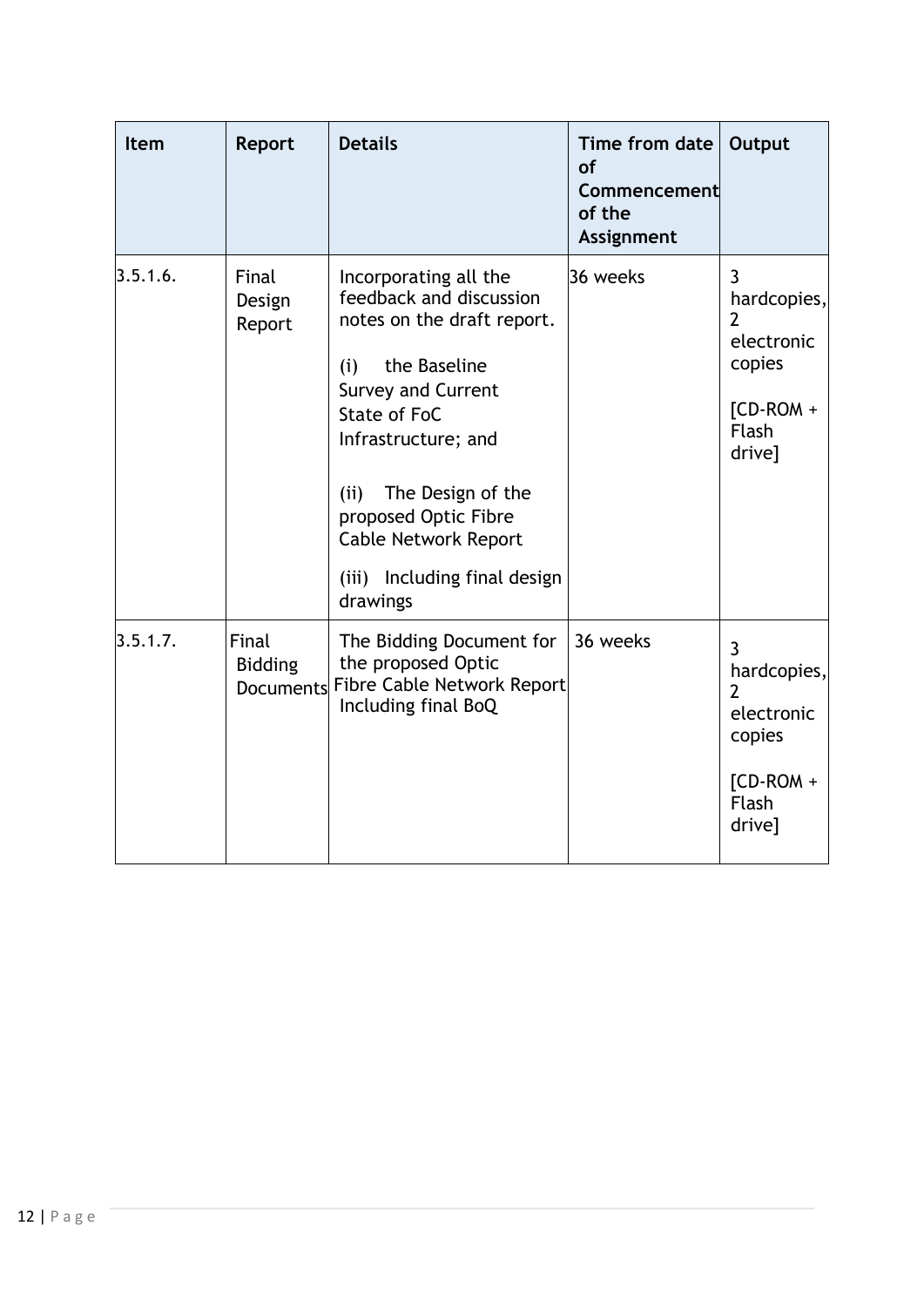# **3.5.2. Phase II (Total duration of 24 months):**

| <b>Item</b> | Report                               | $501154154115$ $11111$ $1111$ $1111$ $1111$ $1111$<br><b>Details</b>                                                                                                                                                                                                                                                                                                                      | Time from date Output<br><b>of</b><br>Commencement<br>of the<br>Assignment |                                                                                                        |
|-------------|--------------------------------------|-------------------------------------------------------------------------------------------------------------------------------------------------------------------------------------------------------------------------------------------------------------------------------------------------------------------------------------------------------------------------------------------|----------------------------------------------------------------------------|--------------------------------------------------------------------------------------------------------|
| 3.5.2.1.    | Design<br>Review/Inception<br>Report | The Consultant will<br>share the detailed<br>approach, a work<br>plan/<br>implementation<br>plan, sources<br>0f<br>information,<br>staffing<br>and<br>working<br>arrangements<br>necessary<br>to<br>complete<br>the<br>assignment.<br>The<br>plan<br>should<br>anticipate<br>risk<br>factors<br>and<br>proposed<br>mitigation,<br>sustainability<br>measures based on<br>previous reports | 4weeks                                                                     | $\overline{3}$<br>hardcopies,<br>electronic<br>copies<br>$[CD-ROM +$<br>Flash<br>drive]                |
| 3.5.2.2.    | <b>Monthly Reports</b>               | Preparation and<br>submission of<br>monthly reports                                                                                                                                                                                                                                                                                                                                       | Every Month                                                                | $\overline{3}$<br>hardcopies,<br>$\overline{2}$<br>electronic<br>copies<br>$[CD-ROM +$<br>Flash drive] |

# The consultant will present the following reports: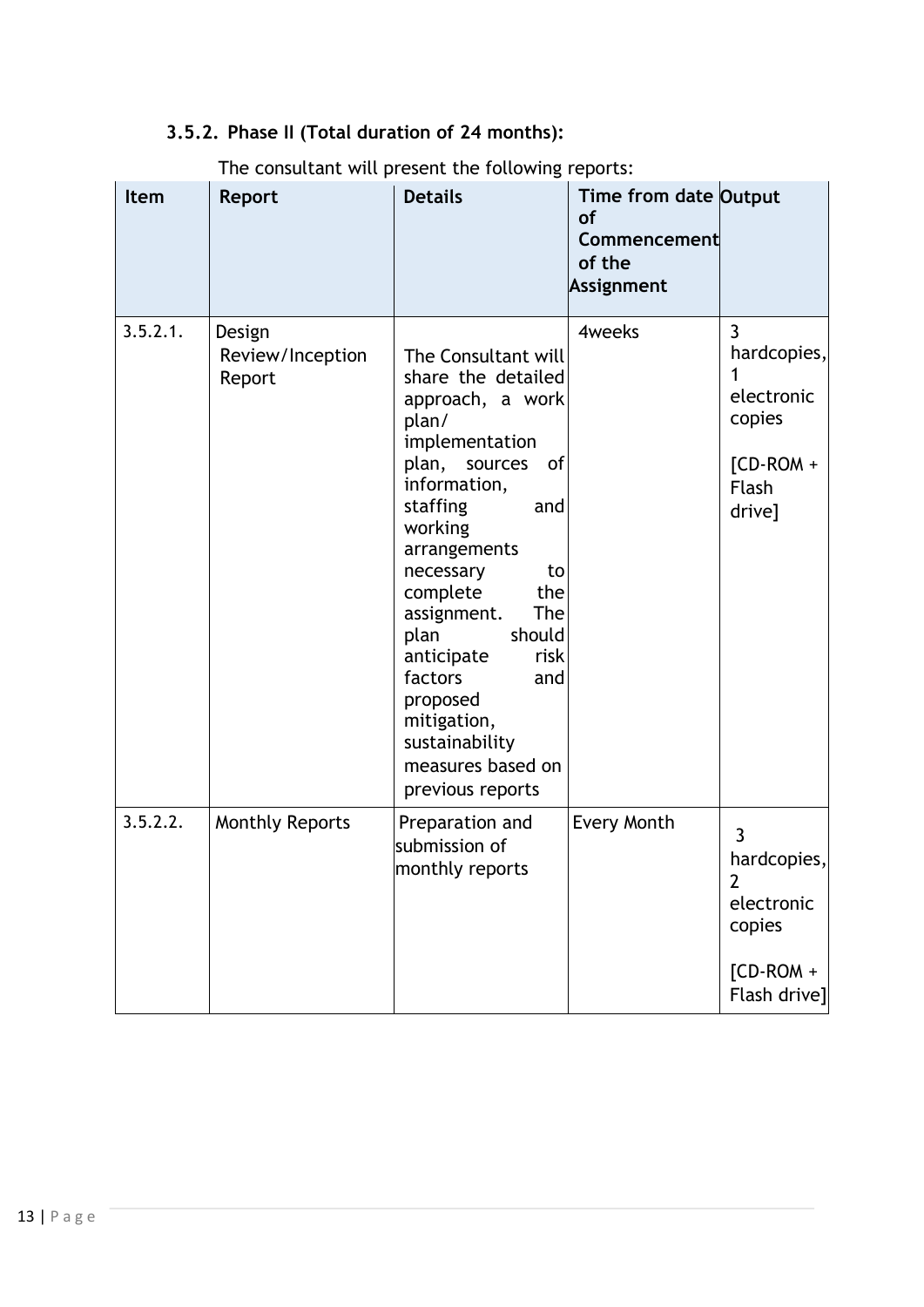| Item     | Report                   | <b>Details</b>                                                                          | Time from date Output<br><b>of</b><br>Commencement<br>of the<br>Assignment |                                                                                            |
|----------|--------------------------|-----------------------------------------------------------------------------------------|----------------------------------------------------------------------------|--------------------------------------------------------------------------------------------|
| 3.5.2.3. | <b>Quarterly Reports</b> | Incorporating all<br>the feedback and<br>discussion notes on<br>the monthly<br>reports. | <b>Every Quarter</b>                                                       | $\overline{3}$<br>hardcopies,<br>2<br>electronic<br>copies<br>$[CD-ROM +$<br>Flash drive]  |
| 3.5.2.4. | <b>Final Report</b>      | End of Assignment                                                                       | End of<br>Assignment                                                       | 3<br>hardcopies,<br>$\overline{2}$<br>electronic<br>copy<br>$[CD-ROM +$<br>Flash<br>drive] |

# **4. Facilities Provided by the Employer:**

## **4.1. Data, Local Services, Personnel and Facilities**

The Consultant will be provided with the following relevant documents on implementation of the National Optic Fibre Backbone Infrastructure; the National Digital Masterplan. Installed NOFBI cables documentation including any updates, available and any new cable business plan and/or sustainability reports, etc. The Consultant will be supported where applicable with introductory letters to stakeholders to facilitate data collection and to conduct interviews.

## **4.2. Other Facilities**

The Employer will provide as and when needed working space at ICT Authority for the consultant to carry out project related assignments. The Employer shall provide the Consultant, without charge:

a) Assistance as may reasonably be required; and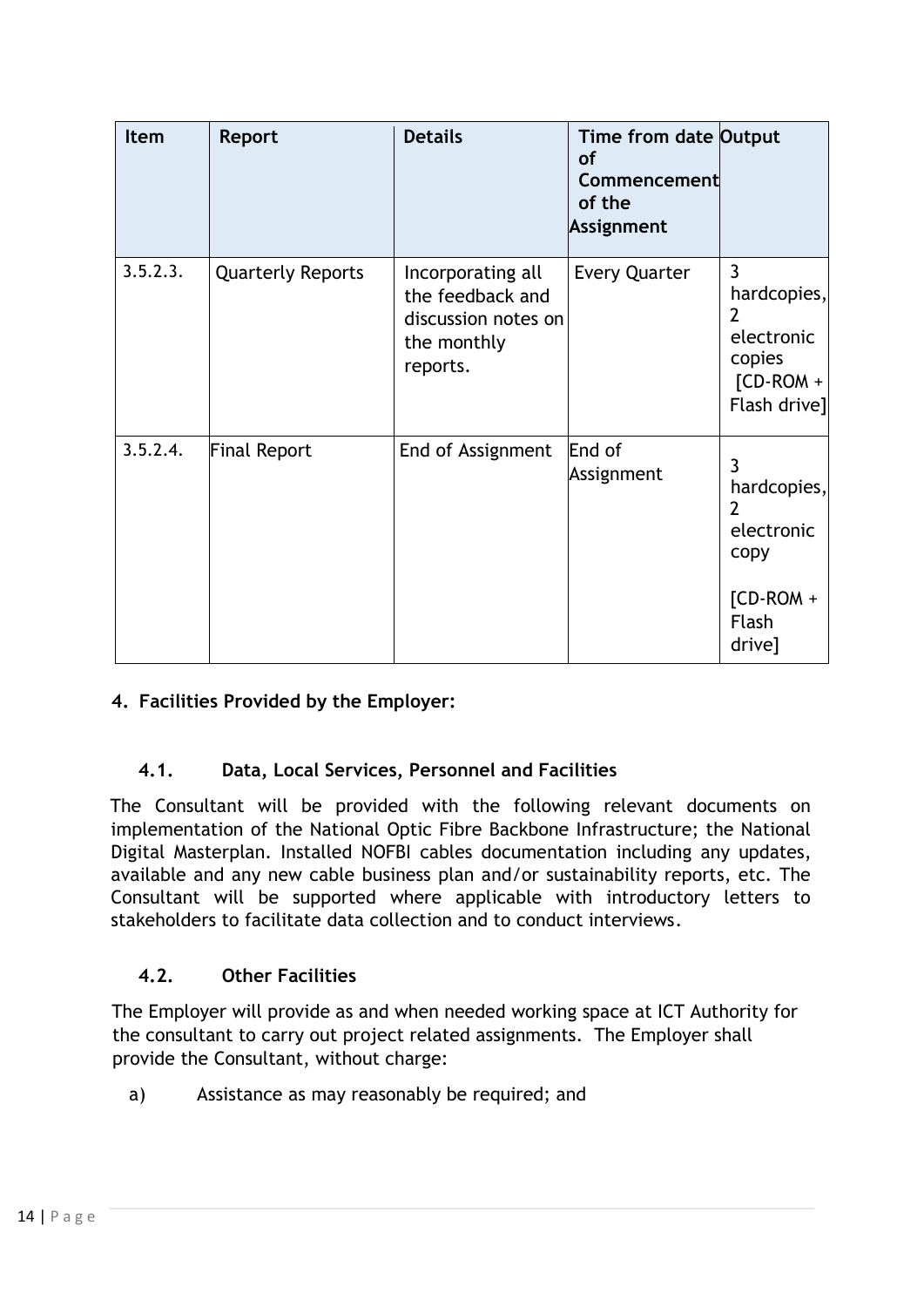- b) Such other support facilities as may reasonably be needed for the expeditious performance of the required services, including pertinent files, documents and working papers.
- **5. Key Experts Qualifications and Experience Requirements in Phase I**  The consultant shall be required to undertake the assignment as a multidisciplinary team comprising of a team lead and key experts:

## **5.1. Telcom Expert/Team Leader**

The Telcom Expert should have:

- A Master's Bachelor's degree in Engineering/ICT, Telecommunications, Electrical Engineering or related field
- Established industry track record of not less than ten (10) years in the field of Telecommunications and ICT
- Track record in the design and supervision of outside plant (OSP) and Inside Plant (ISP) fiber installations.
- Should have completed work in a similar role where the value of the works designed or supervised was at least USD 10 million for each assignment.
- Registration with relevant professional body in Kenya (or equivalent)
- Fluency in both written and spoken English is essential.

## **5.2. Optical Transmission Expert**

The Key expert should have:

- A Bachelor's degree in a field related to Telecom/IT Engineering or equivalent;
- Established track record for at least five (5) years of experience in transmission networks e.g., CWDM/DWDM, OTN and SDH or equivalent.
- Key experts should have demonstrated experience in planning Telecom, IT networks, Transmission Systems (SDH, CWDM, DWDM, SDN, OTN interface protocols, SDN SNMP Protocols or equivalent) Fiber Optic Cable based on backbone and access networks
- Must have at least five years' experience in design and configuration of optical transmission networks.
- Must have at least five years' experience with equipment and service configuration for multi-vendor environments.
- Should have Cisco Certified Network Professional (CCNP) or equivalent. A Cisco Certified Internet Expert (CCIE) or equivalent will be an added advantage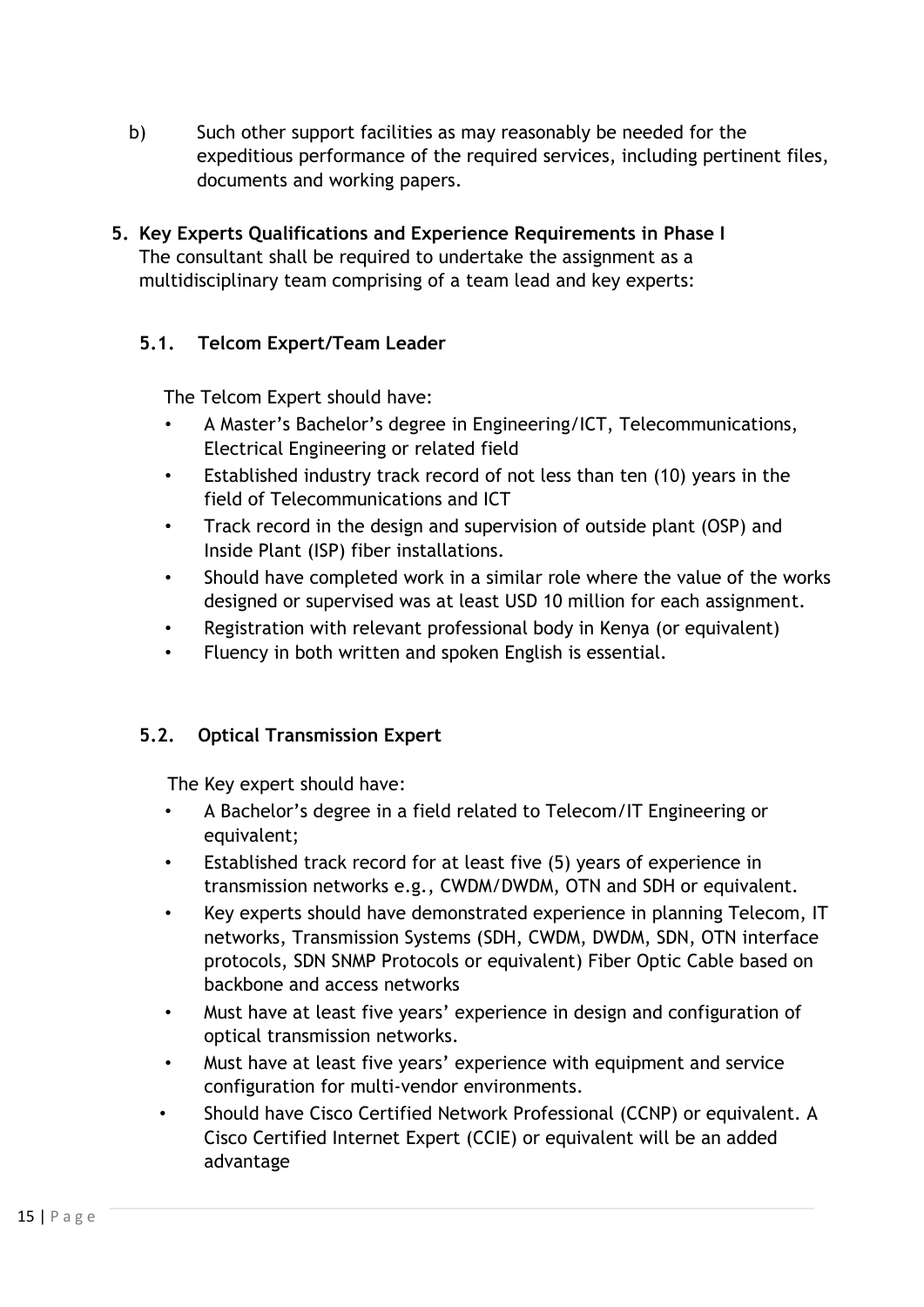## **5.3. Internet Protocol (IP) Transmission Expert**

The Key IP expert should have:

- Bachelor's degree in a field related to Telecom/IT Engineering or equivalent
- Established track record for at least five (5) years of experience in IP networks.
- Must demonstrated experience in planning Telecom, IT networks, Fibre Optic Cable based on backbone and access networks.
- Should have demonstrated proficiency in AutoCAD, Google earth, GIS based systems or equivalent
- Must have at least five years' experience in design and configuration of IP networks.
- Must have at least five years' experience with equipment and service configuration for multi-vendor environments.
- Should have Cisco Certified Network Professional -Routing and Switching (CCNP R&S) or equivalent. A Cisco Certified Internet Expert (CCIE) or equivalent will be an added advantage.

## **5.4. Electrical Power expert**

The Key expert should have:

- Master's degree in Power or Electrical Engineering or equivalent.
- Established track record of at least five (5) years of experience in renewable energy (Both Solar and Wind energy) in the Telecommunication services
- Should have demonstrated experience in planning of power design for telecommunication installations.
- Should have relevant Certifications from the Energy and Petroleum Regulatory Authority (EPRA Solar, Electrical categories) or equivalent
- Should have demonstrated experience on Hybrid power knowledge, Power Equipment, Conductor sizing and power control automation

#### **5.5. Telcom Technology Analyst/Designer**

The Key expert should have:

- Bachelor's degree in Telecommunications or Business or equivalent.
- Established track record of at least five (5) years of experience in development and establishment of sustainable Telcom connectivity solutions to end-users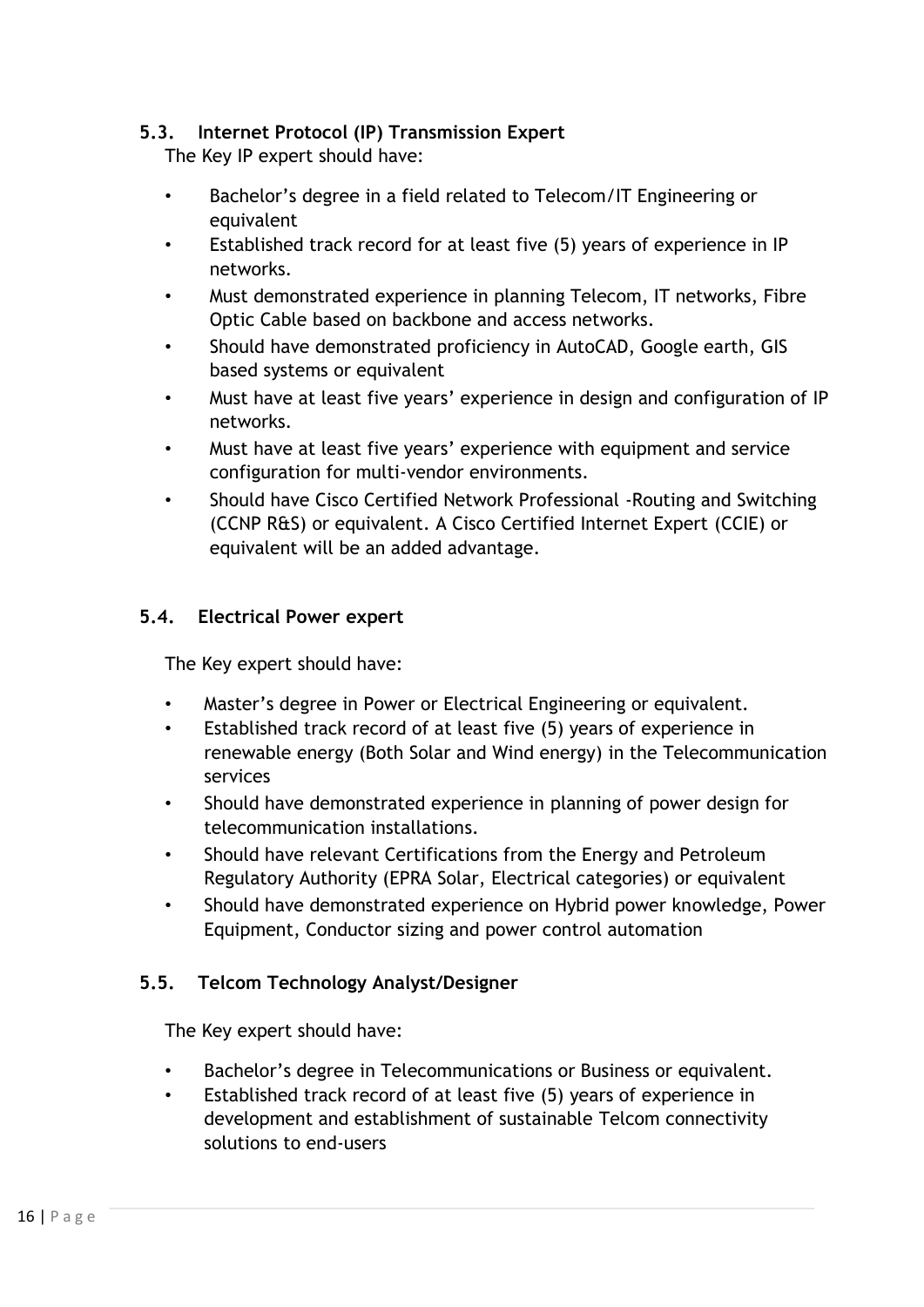- 3 years' experience with a Computer Assisted Design (CAD) application, OSP design, ISP design, Transmission Design, IP design
- Registration with relevant body (Engineering Board of Kenya or Equivalent)

## **5.6. Surveyor**

The Key expert should have:

- Bachelor's degree in survey
- Experience of 12 years post-graduation
- Should have served in similar role in at least two occasions where the value of the roads works was at least USD 10 million

#### **5.7. Civil Engineer**

The Key expert should have:

- Bachelor's degree in Civil Engineering
- Experience of 5 years post-graduation
- Should have served in similar role in at least two occasions where the value of the roads works was at least USD 10 million

## **5.8. Environmental Specialist**

The Key expert should have:

- Bachelor's degree in Environmental science with knowledge in social work
- Established track record of at least 12 years professional experience after graduation in impact assessments which have been issued NEMA licences (or equivalent) and which involve infrastructural works with value of at least USD 10 million and social analysis and social work.
- Familiarity with World Bank and NEMA resettlement regulations is essential.
- Fluency in both written and spoken English is essential, the knowledge of Swahili language will be an added advantage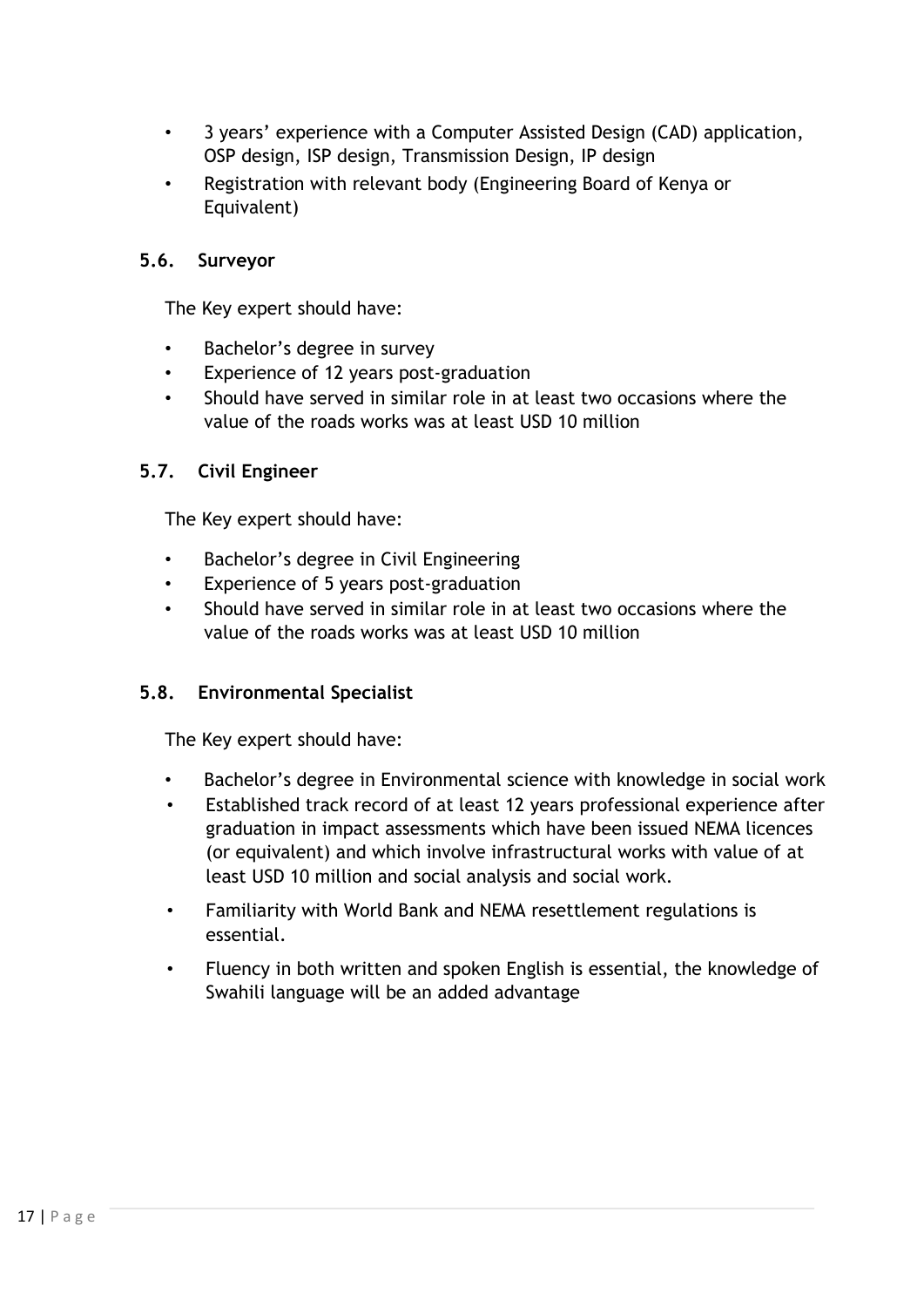**6. Key Experts Qualifications and Experience Requirements in Phase II**  The consultant shall be required to undertake the assignment as a multidisciplinary team comprising of a team lead and key experts:

## **6.1. Telcom Expert/Team Leader**

The Telcom Expert should have:

- A Master's Bachelor's degree in Engineering/ICT, Telecommunications, Electrical Engineering or related field
- Established industry track record of not less than ten (10) years in the field of Telecommunications and ICT
- Track record in the design and supervision of outside plant (OSP) and Inside Plant (ISP) fiber installations.
- Should have completed work in a similar role where the value of the works designed or supervised was at least USD 10 million for each assignment.
- Registration with relevant professional body in Kenya (or equivalent)
- Fluency in both written and spoken English is essential

#### **6.2. Resident Engineer**

The Resident Engineer should have:

- A Bachelor's degree in Engineering/ICT, Telecommunications, Electrical Engineering or related field
- Established industry track record of not less than five (5) years in the field of Telecommunications and ICT
- Track record in the design and supervision of outside plant (OSP) and Inside Plant (ISP) fiber installations.
- Should have completed work in a similar role where the value of the works designed or supervised was at least USD 1 million for each assignment.
- Registration with relevant professional body in Kenya (or equivalent)
- Fluency in both written and spoken English is essential.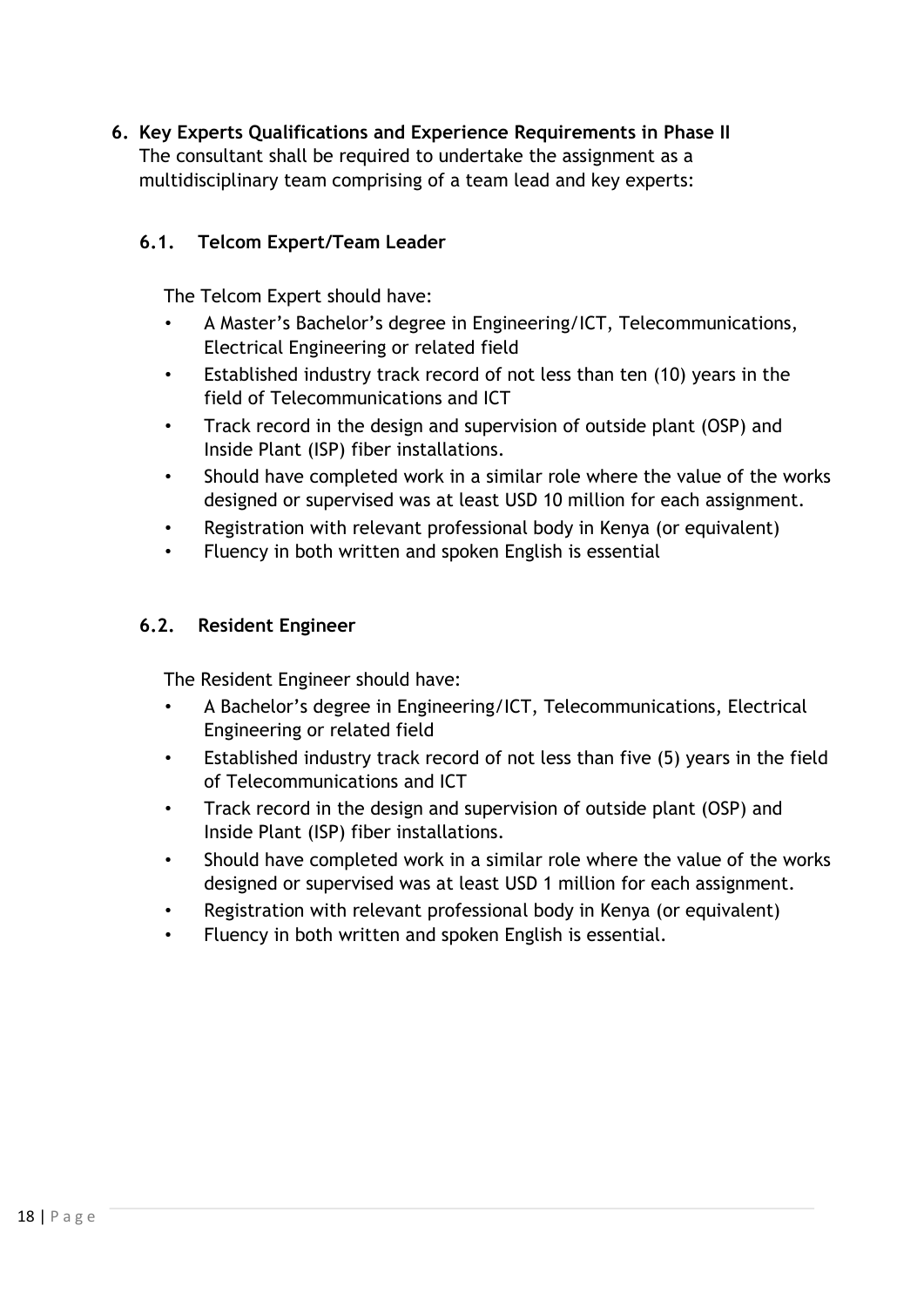## **6.3. Optical Transmission Expert**

The Key expert should have:

- A Bachelor's degree in a field related to Telecom/IT Engineering or equivalent;
- Established track record for at least five (5) years of experience in transmission networks e.g., CWDM/DWDM and SDH or equivalent.
- Key experts should have demonstrated experience in planning Telecom, IT networks, Fiber Optic Cable based on backbone and access networks.
- Must have at least five years' experience in design and configuration of optical transmission networks.
- Must have at least five years' experience with equipment and service configuration for multi-vendor environments.
- Should have Cisco Certified Network Professional (CCNP) or equivalent. A Cisco Certified Internet Expert (CCIE) or equivalent will be an added advantage

## **6.4. Internet Protocol (IP) Transmission Expert**

The Key IP expert should have:

- Bachelor's degree in a field related to Telecom/IT Engineering or equivalent
- Established track record for at least five (5) years of experience in IP networks.
- Must demonstrated experience in planning Telecom, IT networks, Fibre Optic Cable based on backbone and access networks.
- Should have demonstrated proficiency in AutoCAD, Google earth, GIS based systems or equivalent
- Must have at least five years' experience in design and configuration of IP networks.
- Must have at least five years' experience with equipment and service configuration for multi-vendor environments.
- Should have Cisco Certified Network Professional -Routing and Switching (CCNP R&S) or equivalent. A Cisco Certified Internet Expert (CCIE) or equivalent will be an added advantage.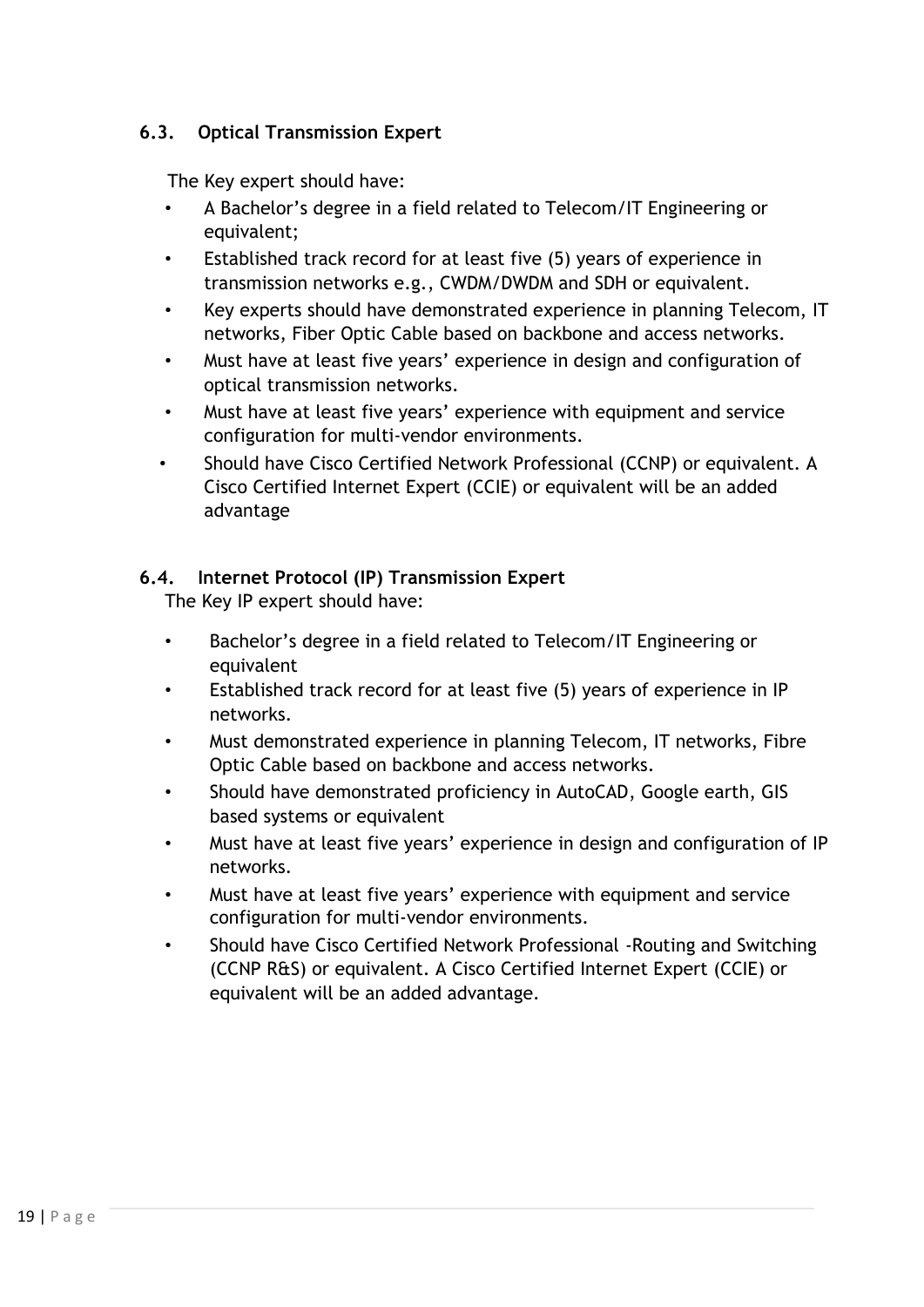### **6.5. Electrical Power expert**

The Key expert should have:

- Master's degree in Power or Electrical Engineering or equivalent.
- Established track record of at least five (5) years of experience in renewable energy (Both Solar and Wind energy) in the Telecommunication services
- Should have demonstrated experience in planning of power design for telecommunication installations.
- Should have relevant Certifications from the Energy and Petroleum Regulatory Authority (EPRA Solar, Electrical categories) or equivalent
- Should have demonstrated experience on Hybrid power knowledge, Power Equipment, Conductor sizing and power control automation

## **6.6. Telcom Technology Analyst/Designer**

- Bachelor's degree in Telecommunications or Business or equivalent.
- Established track record of at least five (5) years of experience in development and establishment of sustainable Telcom connectivity solutions to end-users
- 3 years' experience with a Computer Assisted Design (CAD) application, OSP design, ISP design, Transmission Design, IP design
- Registration with relevant body (Engineering Board of Kenya or Equivalent)

#### **6.7. Surveyor**

- Bachelor's degree in survey
- Experience of 12 years post-graduation
- Should have served in similar role in at least two occasions where the value of the roads works was at least USD 10 million

#### **6.8. Civil Engineer**

- Bachelor's degree in Civil Engineering
- Experience of 5 years post-graduation
- Should have served in similar role in at least two occasions where the value of the roads works was at least USD 10 million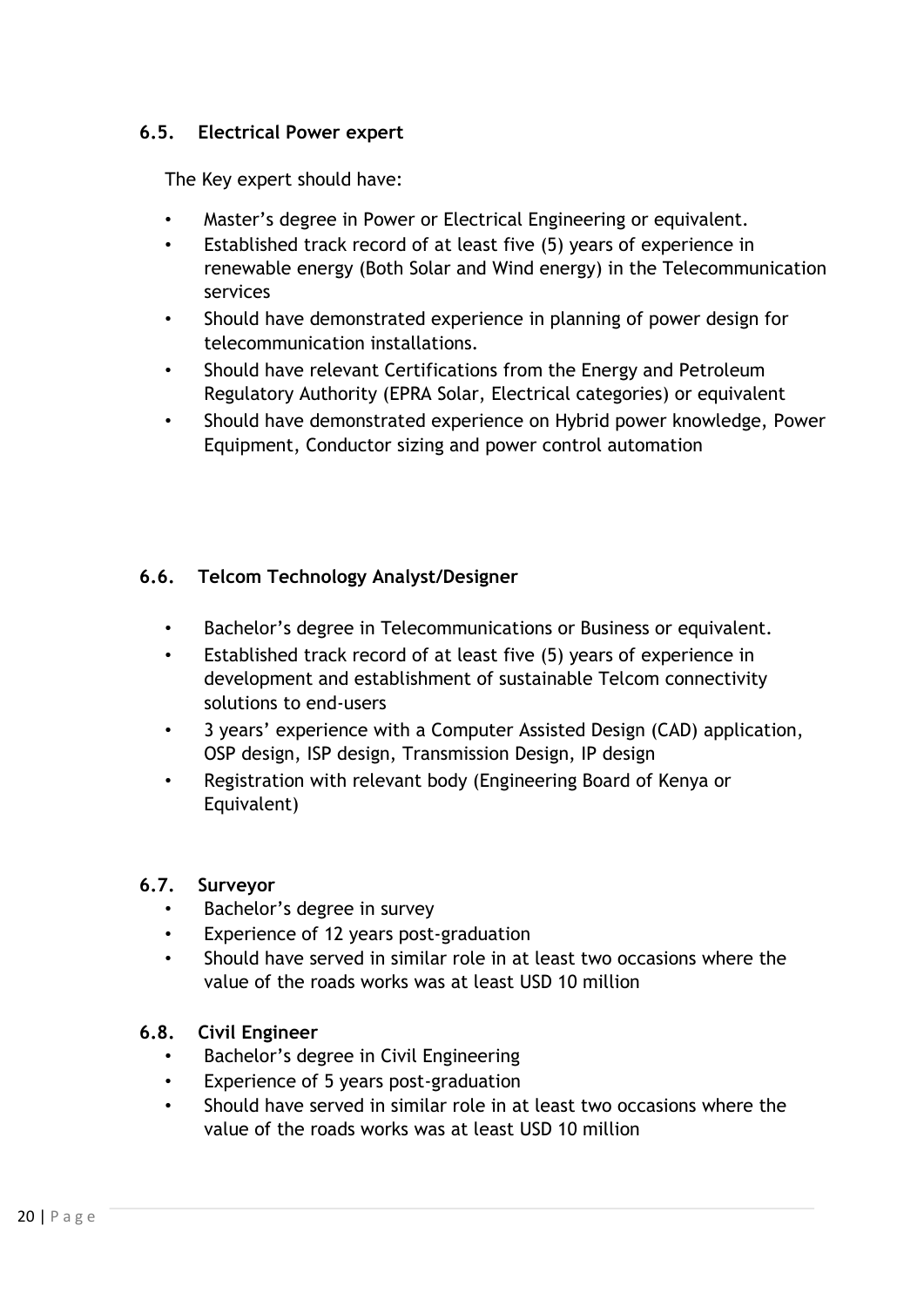### **6.9. Environmental Specialist**

- Bachelor's degree in Environmental science with knowledge in social work
- Established track record of at least 12 years professional experience after graduation in impact assessments which have been issued NEMA licences (or equivalent) and which involve infrastructural works with value of at least USD 10 million and social analysis and social work.
- Familiarity with World Bank and NEMA resettlement regulations is essential. Fluency in both written and spoken English is essential, the knowledge of Swahili language will be an added advantage, but is not mandatory

#### **7. Professional Staffing Inputs**

#### **7.1. Key Staffing Inputs**

#### • **Phase I: Survey and Design**

It is anticipated under Phase I, **24 staff – months** of key professional staff stated below and whose qualifications should be as indicated in Section 5.0 would be required to accomplish the tasks stated in the TOR of the assignment:

| S. No | <b>Key Staff position</b>          | <b>Approximate Staff Months</b> |
|-------|------------------------------------|---------------------------------|
| 1.    | Telcom Expert/Team Leader          | 9.0                             |
| 2.    | Surveyor (2 No.)                   | 2.0                             |
| 3.    | Civil Engineer                     | 2.0                             |
| 4.    | <b>Environmental Specialist</b>    | 1.0                             |
| 5.    | <b>Optical Transmission Expert</b> | 3.0                             |
| 6.    | <b>IP Transmission Expert</b>      | 3.0                             |
| 7.    | <b>Electrical Power Expert</b>     | 3.0                             |
| 8.    | <b>Telcom Technology Analyst</b>   | 1.0                             |
|       | Total                              | 24                              |